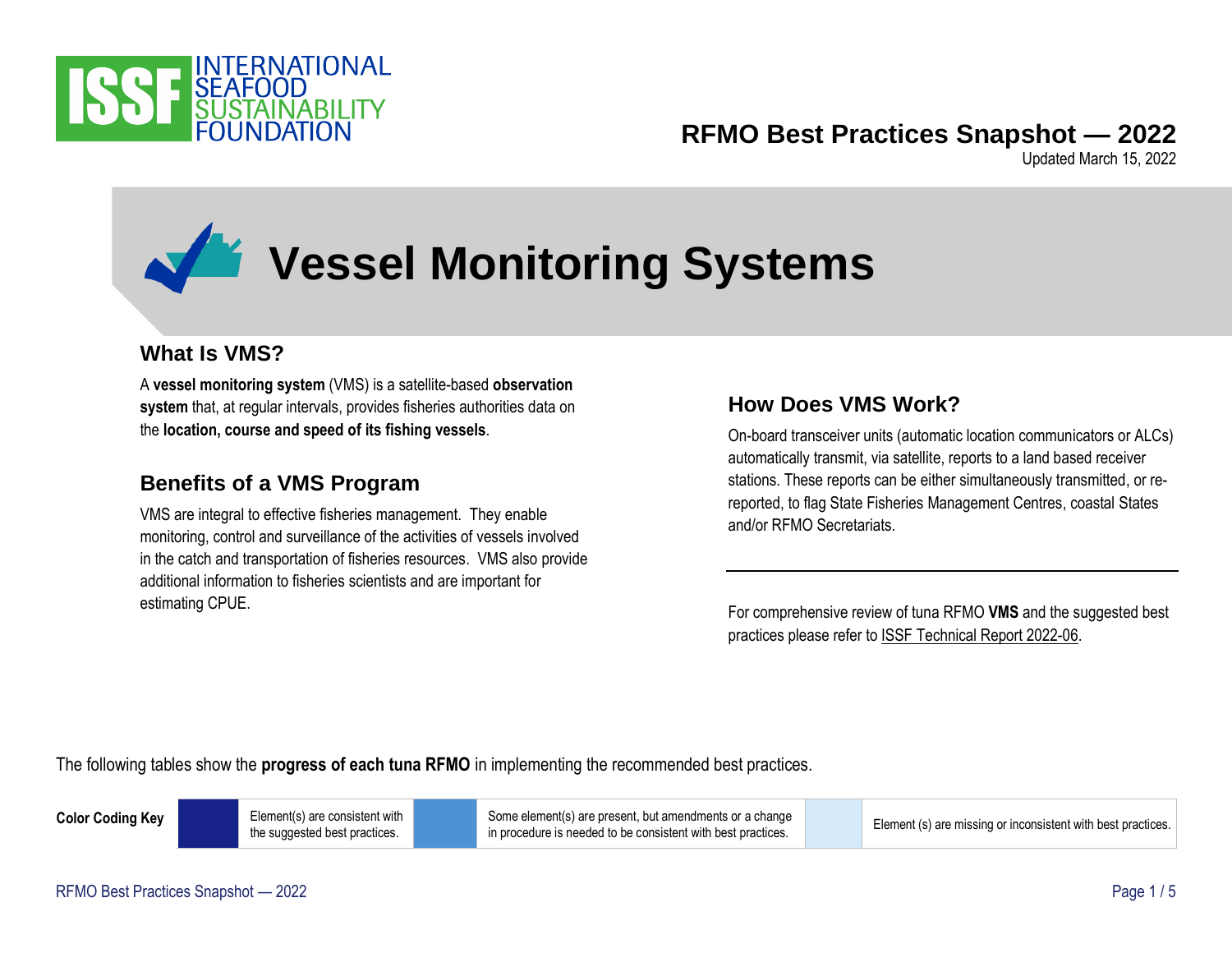

## **Assessment of Vessel Monitoring Systems by RFMO** *Recommended Best Practices*

| <b>RFMO</b> | <b>Design and Scope</b>                                                                                                  | <b>Data</b>                                                                                                                                                                                                             |                                                                                            |                                                                                                              |                                                                                                               | <b>Use of Data and</b><br><b>Confidentiality</b> |                                                         | <b>ALCs and Procedures</b>                                                                                              |                                        |                                                                        |                                                                    |                                                                                                                       |                                                                                                                 |
|-------------|--------------------------------------------------------------------------------------------------------------------------|-------------------------------------------------------------------------------------------------------------------------------------------------------------------------------------------------------------------------|--------------------------------------------------------------------------------------------|--------------------------------------------------------------------------------------------------------------|---------------------------------------------------------------------------------------------------------------|--------------------------------------------------|---------------------------------------------------------|-------------------------------------------------------------------------------------------------------------------------|----------------------------------------|------------------------------------------------------------------------|--------------------------------------------------------------------|-----------------------------------------------------------------------------------------------------------------------|-----------------------------------------------------------------------------------------------------------------|
|             | Simultan-<br>eous or<br>immediate<br>& auto-<br>mated<br>re-reporting<br>in "near<br>real time"<br>to the<br><b>RFMO</b> | Covers<br>vessels of<br>at least<br>20mLOA<br>operating<br>on the high<br>seas or any<br>vessel<br>capable of<br>operating<br>outside its<br>flag State<br>EEZ                                                          | Clarity on<br>geographic<br>coverage<br>(EEZs, HS<br>only,<br>Coastal<br>State opt-<br>in) | Covers all<br>vessel<br>types<br>engaged in<br>fishing<br>related<br>activities,<br>e.g., trans-<br>shipment | Core data<br>trans-<br>mitted<br>(e.g.,<br>vessel<br>name,<br>vessel ID,<br>vessel<br>position,<br>date/time) | Data<br>exchange<br>formats                      | Reporting<br>Frequency<br>(every 2<br>hours or<br>less) | Recipients<br>(e.g., flag)<br><b>State</b><br>FMC,<br>coastal<br><b>State</b><br>where<br>vessel<br>operating,<br>RFMO) | Two-<br>way<br>systems<br>&<br>polling | Available to<br><b>RFMO</b><br>scientists &<br>compliance<br>committee | Rules<br>established<br>to protect<br>confidential-<br>ity of data | <b>Minimum</b><br>standards<br>for ALC<br>types<br>established<br>& Tamper-<br>proof &<br>operational<br>at all times | Procedures<br>established<br>for<br>inoperable<br>or defective<br>ALCs and<br>alternative<br>reporting<br>means |
|             |                                                                                                                          | Vessels                                                                                                                                                                                                                 |                                                                                            |                                                                                                              |                                                                                                               |                                                  |                                                         | <b>Flag State</b>                                                                                                       |                                        |                                                                        |                                                                    | Tamper-                                                                                                               |                                                                                                                 |
| <b>IOTC</b> | Ø                                                                                                                        | $>24m$<br>fishing on<br>the high<br>seas for<br>species<br>covered by<br>the IOTC &<br>vessels<br>$<$ 24 $m$<br>operating<br>outside of<br>its EEZ and<br>fishing for<br>species<br>covered by<br>the IOTC<br>Agreement | Ø                                                                                          | Ø                                                                                                            | Ø                                                                                                             | $\boldsymbol{\Omega}$                            | $\sum$ Every<br>4 hours                                 | FMC only                                                                                                                | $\bullet$                              | B                                                                      | B                                                                  | proof &<br>operational<br>at all times                                                                                |                                                                                                                 |

*Continued on next page*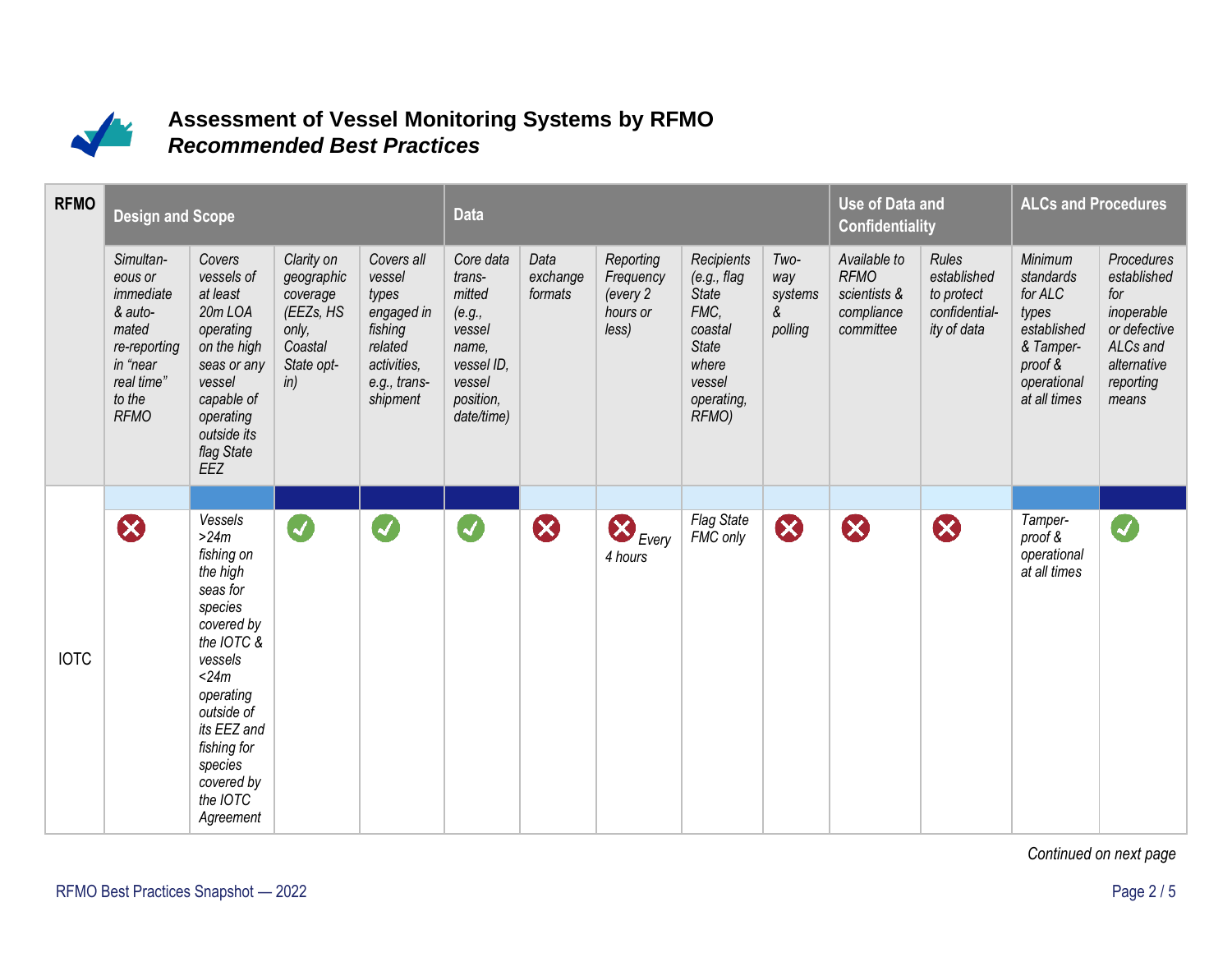| <b>RFMO</b>  | <b>Design and Scope</b>                                                                                                        |                                                                                                                                                                                             |                                                                                                             |                                                                                                                 | <b>Data</b>                                                                                                   |                                  |                                                                                                                   |                                                                                                               |                                 | <b>Use of Data and Confidentiality</b>                                                                                                                                                                                                                                                                                                                                                                                                                                                                                                            |                                                                                          | <b>ALCs and</b><br><b>Procedures</b>                                                                                                   |                                                                                                                             |
|--------------|--------------------------------------------------------------------------------------------------------------------------------|---------------------------------------------------------------------------------------------------------------------------------------------------------------------------------------------|-------------------------------------------------------------------------------------------------------------|-----------------------------------------------------------------------------------------------------------------|---------------------------------------------------------------------------------------------------------------|----------------------------------|-------------------------------------------------------------------------------------------------------------------|---------------------------------------------------------------------------------------------------------------|---------------------------------|---------------------------------------------------------------------------------------------------------------------------------------------------------------------------------------------------------------------------------------------------------------------------------------------------------------------------------------------------------------------------------------------------------------------------------------------------------------------------------------------------------------------------------------------------|------------------------------------------------------------------------------------------|----------------------------------------------------------------------------------------------------------------------------------------|-----------------------------------------------------------------------------------------------------------------------------|
|              | Simultan-<br>eous or<br>immediate<br>& auto-<br>mated<br>$re-$<br>reporting<br>in "near<br>real time"<br>to the<br><b>RFMO</b> | Covers<br>vessels of at<br>least 20m<br>LOA<br>operating on<br>the high seas<br>or any vessel<br>capable of<br>operating<br>outside its<br>flag State<br>EEZ                                | Clarity<br>on<br>geogra-<br>phic<br>cover-<br>age<br>(EEZs,<br>HS<br>only,<br>Coastal<br>State<br>$opt-in)$ | Covers all<br>vessel<br>types<br>engaged<br>in fishing<br>related<br>activities.<br>e.g.,<br>trans-<br>shipment | Core data<br>trans-<br>mitted<br>(e.g.,<br>vessel<br>name.<br>vessel ID.<br>vessel<br>position,<br>date/time) | Data<br>exch-<br>ange<br>formats | Reporting<br>Frequency<br>(every 2<br>hours or<br>less)                                                           | Recipients<br>(e.g., flag)<br>State FMC,<br>coastal<br><b>State</b><br>where<br>vessel<br>operating,<br>RFMO) | Two-way<br>systems<br>& polling | Available to RFMO scientists<br>& compliance committee                                                                                                                                                                                                                                                                                                                                                                                                                                                                                            | <b>Rules</b><br>estab-<br>lished<br>to<br>protect<br>confi-<br>dentiali<br>ty of<br>data | Minimum<br>stan-<br>dards for<br><b>ALC</b><br>types<br>establish<br>-ed $&$<br>Tamper-<br>proof &<br>opera-<br>tional at<br>all times | Proced-<br>ures<br>establish-<br>ed for<br>inoper-<br>able or<br>defective<br>ALCs and<br>alternative<br>reporting<br>means |
|              |                                                                                                                                |                                                                                                                                                                                             |                                                                                                             |                                                                                                                 |                                                                                                               |                                  |                                                                                                                   |                                                                                                               |                                 |                                                                                                                                                                                                                                                                                                                                                                                                                                                                                                                                                   |                                                                                          |                                                                                                                                        |                                                                                                                             |
| <b>IATTC</b> | $\boldsymbol{\Omega}$                                                                                                          | Ø<br>24m or<br>greater LOA                                                                                                                                                                  | $\boldsymbol{J}$                                                                                            | $\blacktriangleright$                                                                                           | $\blacktriangledown$                                                                                          | B                                | Every 4<br>hours for<br>longliners<br>& 2 hours<br>for other<br>vessels                                           | <b>Flag State</b><br>FMC only                                                                                 | 8                               | Starting in 2023<br>CPCs/vessels are required to<br>report to the IATTC<br>Secretariat complete VMS<br>data for all vessels required to<br>carry VMS, which will be used<br>by the IATTC Scientific Staff                                                                                                                                                                                                                                                                                                                                         | Ø                                                                                        | Tamper-<br>proof &<br>opera-<br>tional at<br>all times                                                                                 | J                                                                                                                           |
| <b>ICCAT</b> | Only for<br>Bluefin<br>fisheries                                                                                               | V<br>20m between<br>perpendicu-<br>lars or 24 m<br>LOA.<br>As of 1 Jan<br>2020, vessels<br>$>15m$ LOA<br>authorized to<br>fish in waters<br>beyond the<br>jurisdiction of<br>its flag State | Ø                                                                                                           | $\blacktriangledown$                                                                                            | $\boldsymbol{J}$                                                                                              | B                                | J<br>At least<br>once every<br>hour for PS<br>and at least<br>once every<br>two hours<br>for all other<br>vessels | <b>Flag State</b><br>FMC and<br>relevant<br>coastal<br>State(s)                                               | B                               | Not consistent among ICCAT<br>fisheries (tropical tunas vs.<br>bluefin) / Data provided to<br>Sect can be made available to<br>SCRS, upon request. / Data 3<br>years old or more is provided<br>to the SCRS for scientific<br>purposes only for eastern<br>Bluefin. / For the bluefin<br>fishery, reports can be made<br>available by Sect to CPCs<br>engaged in operations under<br>the ICCAT Scheme of Joint<br>International inspection. For<br>tropical tuna fisheries, CPCs<br>are encouraged to share VMS<br>data to support MSC activities | $\blacktriangledown$                                                                     |                                                                                                                                        |                                                                                                                             |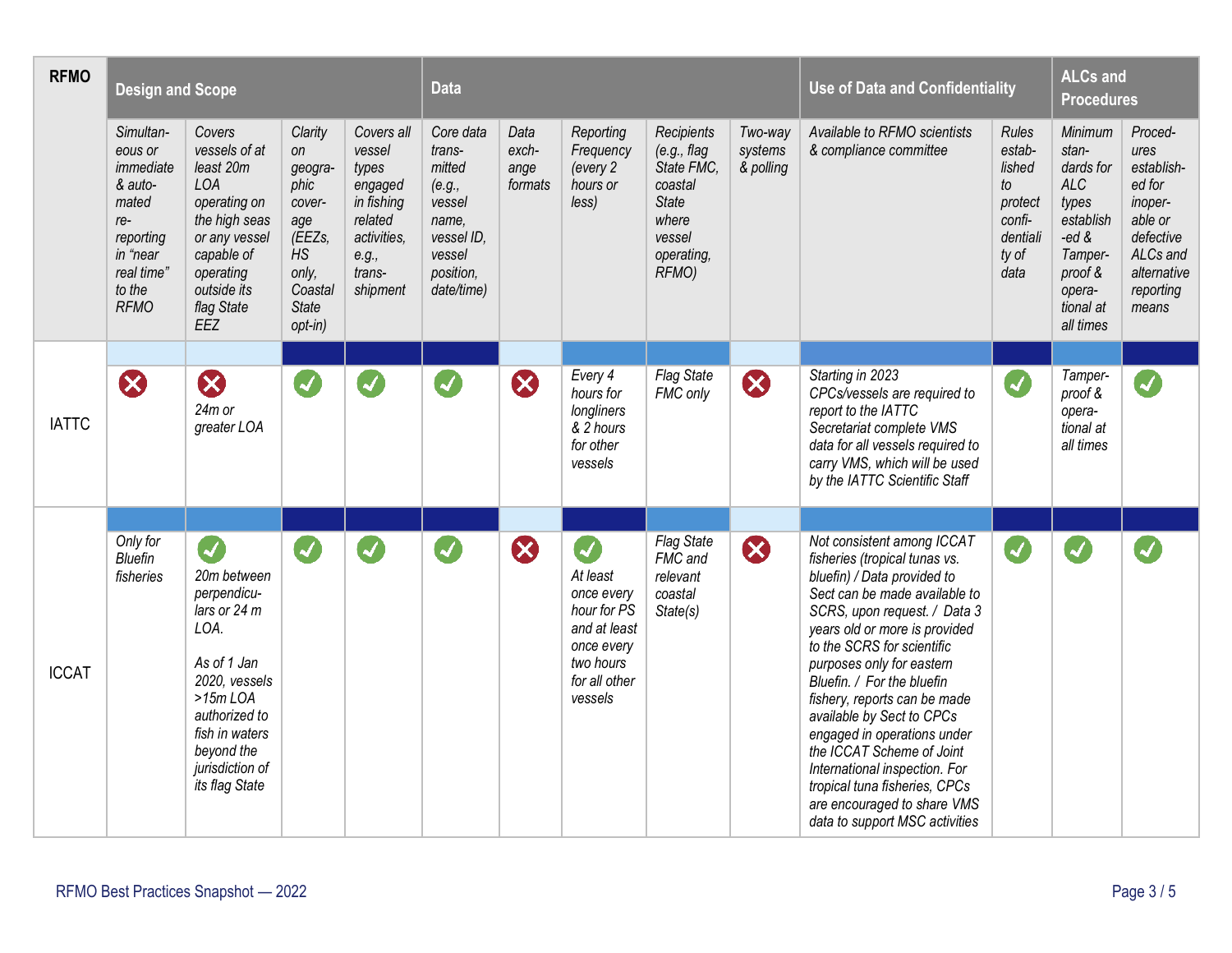| <b>RFMO</b>  | <b>Design and Scope</b>                                                                                                      |                                                                                                                                                              |                                                                                                           |                                                                                                                 | <b>Data</b>                                                                                                   |                                  |                                                                                                                                                                                                                                                                                                                     |                                                                                                               |                                 | <b>Use of Data and Confidentiality</b>                 |                                                                                   | <b>ALCs and</b><br><b>Procedures</b>                                                                                             |                                                                                                                             |
|--------------|------------------------------------------------------------------------------------------------------------------------------|--------------------------------------------------------------------------------------------------------------------------------------------------------------|-----------------------------------------------------------------------------------------------------------|-----------------------------------------------------------------------------------------------------------------|---------------------------------------------------------------------------------------------------------------|----------------------------------|---------------------------------------------------------------------------------------------------------------------------------------------------------------------------------------------------------------------------------------------------------------------------------------------------------------------|---------------------------------------------------------------------------------------------------------------|---------------------------------|--------------------------------------------------------|-----------------------------------------------------------------------------------|----------------------------------------------------------------------------------------------------------------------------------|-----------------------------------------------------------------------------------------------------------------------------|
|              | Simultan-<br>eous or<br>immediate<br>& auto-<br>mated<br>re-<br>reporting<br>in "near<br>real time"<br>to the<br><b>RFMO</b> | Covers<br>vessels of at<br>least 20m<br>LOA<br>operating on<br>the high seas<br>or any vessel<br>capable of<br>operating<br>outside its<br>flag State<br>EEZ | Clarity<br>on<br>geogra-<br>phic<br>cover-<br>age<br>(EEZs,<br>HS<br>only,<br>Coastal<br>State<br>opt-in) | Covers all<br>vessel<br>types<br>engaged<br>in fishing<br>related<br>activities,<br>e.g.,<br>trans-<br>shipment | Core data<br>trans-<br>mitted<br>(e.g.,<br>vessel<br>name,<br>vessel ID,<br>vessel<br>position,<br>date/time) | Data<br>exch-<br>ange<br>formats | Reporting<br>Frequency<br>(every 2<br>hours or<br>less)                                                                                                                                                                                                                                                             | Recipients<br>(e.g., flag)<br>State FMC,<br>coastal<br><b>State</b><br>where<br>vessel<br>operating,<br>RFMO) | Two-way<br>systems<br>& polling | Available to RFMO scientists<br>& compliance committee | Rules<br>estab-<br>lished<br>to<br>protect<br>confi-<br>dentiali<br>ty of<br>data | Minimum<br>stan-<br>dards for<br>ALC<br>types<br>establish<br>-ed $\&$<br>Tamper-<br>proof &<br>opera-<br>tional at<br>all times | Proced-<br>ures<br>establish-<br>ed for<br>inoper-<br>able or<br>defective<br>ALCs and<br>alternative<br>reporting<br>means |
|              |                                                                                                                              |                                                                                                                                                              |                                                                                                           |                                                                                                                 |                                                                                                               |                                  |                                                                                                                                                                                                                                                                                                                     |                                                                                                               |                                 |                                                        |                                                                                   |                                                                                                                                  |                                                                                                                             |
| <b>WCPFC</b> | Ø                                                                                                                            | Ø                                                                                                                                                            | Ø                                                                                                         | $\blacktriangledown$                                                                                            | Ø                                                                                                             | Ø                                | Must be<br>capable of<br>transmit-<br>ing data<br>hourly.<br>This<br>standard<br>can vary<br>depending<br>upon the<br>national<br>laws for<br>vessels<br>fishing in<br>an EEZ,<br>applicable<br>measures<br>or for MCS<br>purposes.<br>The default<br>reporting<br>rate is 4<br>hours while<br>in the<br>Convention | Ø                                                                                                             | Ø                               | $\boldsymbol{Z}$                                       | $\boldsymbol{Z}$                                                                  |                                                                                                                                  |                                                                                                                             |